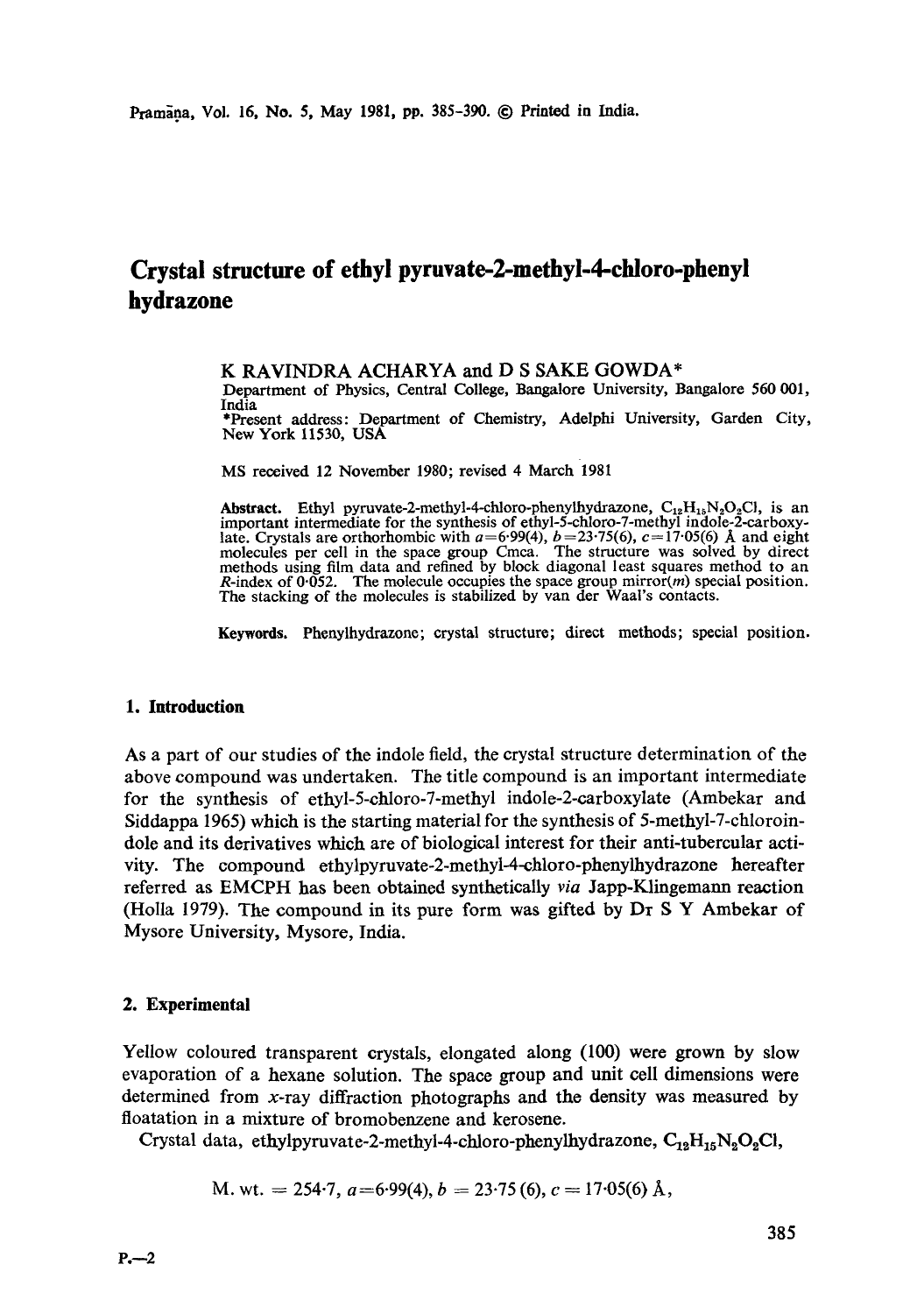$v = 2834.6$  A<sup>3</sup>,  $D_m = 1.20$ ,  $D_c = 1.19$  Mg m<sup>-3</sup>,  $Z = 8$ ,  $\mu = 22.31$  cm<sup>-1</sup> for  $\lambda = 1.5418$  Å, M. pt. = 391 K.

Systematic absences  $hkl: h+k=2n; h0l: l=2n; (h=2n); hk0: h=2n;$  $(k = 2n)$  correspond to space group Cmca or C2ca of which the former was chosen, being strongly favoured by the intensity statistics.

A crystal of dimensions  $1 \times 1 \times 1$  mm was used for collecting x-ray intensity data for layers *hkl* ( $h = 0$  to 5) by equi-inclination Weissenberg technique using Nifiltered  $\text{CuK}_\text{a}$  radiation. The intensities were estimated by comparing a set of standard spots prepared with the same crystal. The data, corrected for Lorentz, polarisation and spot shape factors and not for absorption, were placed on an absolute scale by Wilson's method. Out of 912 reflections observed within the region surveyed, 297 were too low to be measured.

The structure was solved using 'SHELX-76' program (Sheldrick 1976). An E-map computed using  $E$ -values greater than 1.2 revealed all the non-H atoms. The structure was refined by block diagonal least squares methods using  $\alpha$  Program set (Shiono 1968) on the DEC-1090 system. The R-factor at the end of isotropic refinement for all the non-H atoms was 0.131. At this stage, the refinement was continued with anisotropic temperature factors with constraints imposed as per the space group symmetry (Johnson and Levy 1974). The R-factor at the end of the anisotropic refinement for non-H atoms stood at 0.056. The positions of the H atoms were fixed at this stage from geometrical considerations by comparison with similar structures and with the aid of a difference Fourier map. These atoms were assumed to have **the**  same isotropic temperature factors as those of the heavier atoms to which they were attached. The H atoms were included in the structure factor calculations in the subsequent SFLS cycles, but only the positional parameters of the H atoms, the positional and the anisotropic thermal parameters of the non-H atoms were refined. The refinement was terminated at  $R = 0.052$  when all the least-squares shifts were lower than the corresponding standard deviations. The weighting scheme of Cruickshank *et al* (1961) was applied at the later stages of refinement. The form factors of the non-H atoms and the H atoms were taken from Cromer and Waber (1965) and Stewart *et al* (1965) respectively. The final positional parameters of the non-H atoms and the H atoms are given in tables 1 and 2 respectively. Final anisotropic temperature factors for all the non-H atoms are given in table 3. The values of observed and calculated structure factors can be supplied by the authors on request.

# **3. Discussion**

EMCPH belongs to the general family of ethylpyruvate phenylhydrazone having *'syn'*  and *"anti'* conformations due to hydrogen bonding as shown in figure 1. The structure of EMCPH by x-ray analysis (figure 2), confirms the presence of non-hydrogen bonded  $\alpha$ -form of the molecule in the solid state. Also the fact that  $N(2)$  in the structure does not carry a hydrogen and that no hydrogen bond in the 'syn' conformation between N(2) and O(1) is possible, thus makes the "anti' conformation more energetically favourable. Similar structural features have been observed with ethyl-a- (phenylhydrazono) furan-2-propionate (hereafter referred as EPHFP), the crystal structure of which has also been established in our laboratory, with greater precision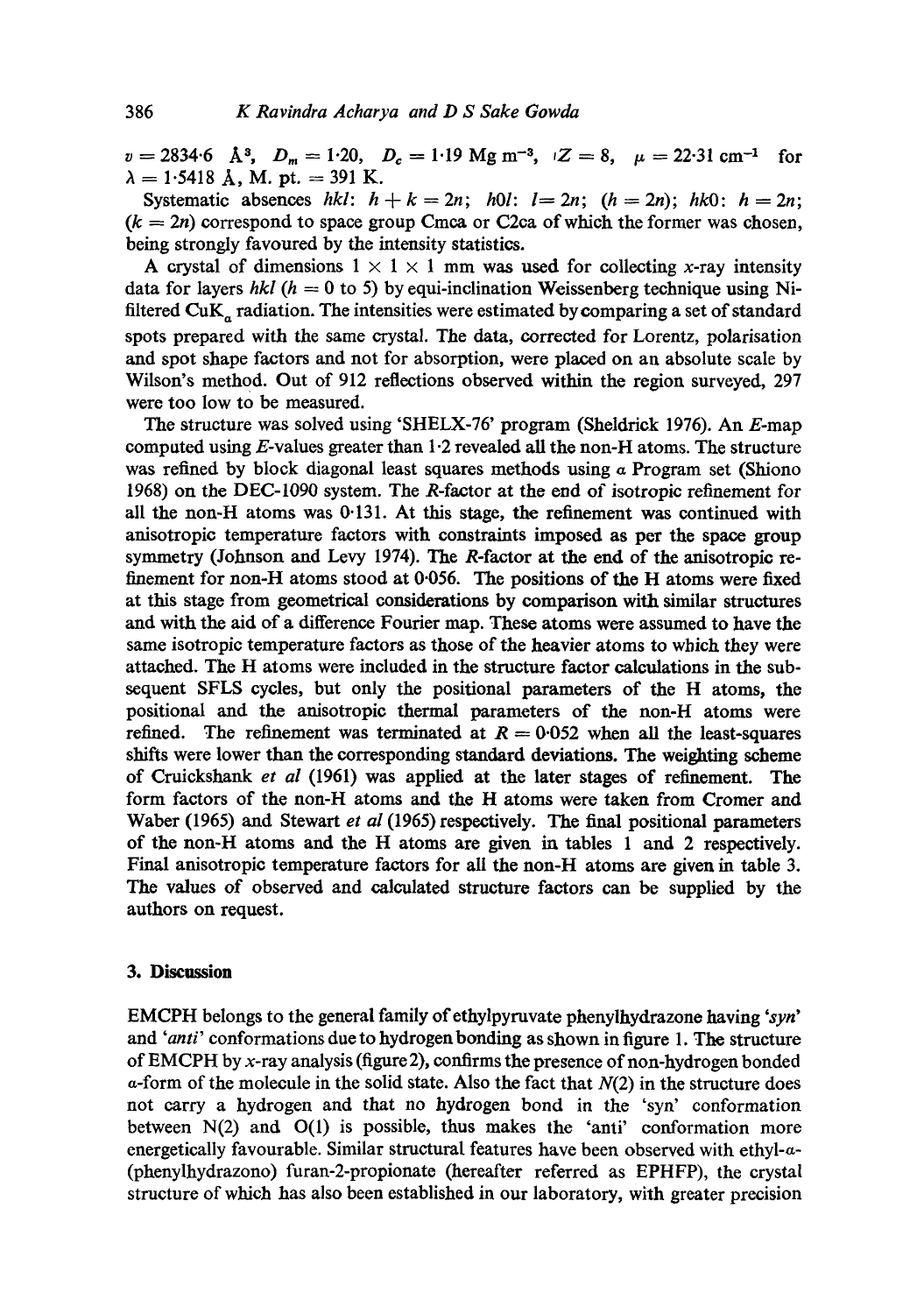| Atom  | x | у          | z        |
|-------|---|------------|----------|
| Cl(1) | 0 | 3383(2)    | 4688(2)  |
| O(1)  | 0 | $-554(6)$  | 2052(7)  |
| O(2)  | 0 | $-148(5)$  | 3233(7)  |
| N(1)  | 0 | 1436(4)    | 2356(6)  |
| N(2)  | 0 | 873(5)     | 2662(6)  |
| C(1)  | 0 | 1880(5)    | 2926(7)  |
| C(2)  | 0 | 2465(5)    | 2616(7)  |
| C(3)  | 0 | 2903(5)    | 3206(7)  |
| C(4)  | 0 | 2809(7)    | 3987(9)  |
| C(5)  | 0 | 2222(8)    | 4307(9)  |
| C(6)  | Ω | 1779(7)    | 3716(9)  |
| C(7)  | 0 | 2569(6)    | 1713(8)  |
| C(8)  | 0 | 467(6)     | 2150(8)  |
| C(9)  | 0 | $-142(6)$  | 2466(10) |
| C(10) | 0 | $-750(8)$  | 3588(10) |
| C(11) | 0 | $-725(10)$ | 4356(12) |
| C(12) | 0 | 526(8)     | 1200(10) |

Table 1. Positional parameters  $(\times 10^4)$  with standard deviations for non-hydrogen atoms

Table 2. Positional parameters  $(\times 10^3)$  with standard deviations for hydrogen atoms and isotropic thermal parameters

|                | x         | у         | z       | Biso    |
|----------------|-----------|-----------|---------|---------|
| H(C3)          | 0         | 328(7)    | 290(9)  | 2.9     |
| H(C5)          | 0         | 216(6)    | 487(9)  | 4.2     |
| H(C6)          | 0         | 134(6)    | 383(8)  | 4.5     |
| H(C7a)         | 117(3)    | 282(8)    | 158(10) | 3.6     |
| H(C7b)         | 0         | 224(6)    | 155(8)  | 3.6     |
| H(C7c)         | $-117(3)$ | 282(8)    | 158(10) | $3 - 6$ |
| H(C10a)        | $-120(3)$ | $-95(8)$  | 340(11) | 4.7     |
| <b>H(C10b)</b> | 120(3)    | $-95(8)$  | 340(11) | $4 - 7$ |
| H(C11a)        | $-123(3)$ | $-50(8)$  | 457(10) | 3.5     |
| H(C11b)        | 0         | $-112(6)$ | 452(9)  | 3.5     |
| H(C11c)        | 123(3)    | $-50(8)$  | 457(10) | $3 - 5$ |
| H(C12a)        | 113(3)    | 72(8)     | 105(11) | 3.6     |
| H(C12b)        | 0         | 16(6)     | 94(9)   | 3.6     |
| H(C12c)        | 113(3)    | 72(8)     | 105(11) | $3 - 6$ |
| H(N1)          | 95(3)     | 133(8)    | 209(10) | 4.4     |

using diffractometer data (Puttaraja *et al* 1980). The EPHFP molecule too has nonhydrogen bonded,  $a$ -form.

The crystal structure of EMCPH viewed down a-axis is shown in figure 3. The molecule occupies the space group (m) special position. All atoms in the molecule lie in mirror planes at  $x = 0.0$  and  $x = 0.5$  and the molecule as a whole (except for the hydrogens belonging to the methyl and ethyl groups) is necessarily planar. Similar observations have been made in pyrimidine hydrochloride (Furberg and Aaas 1975)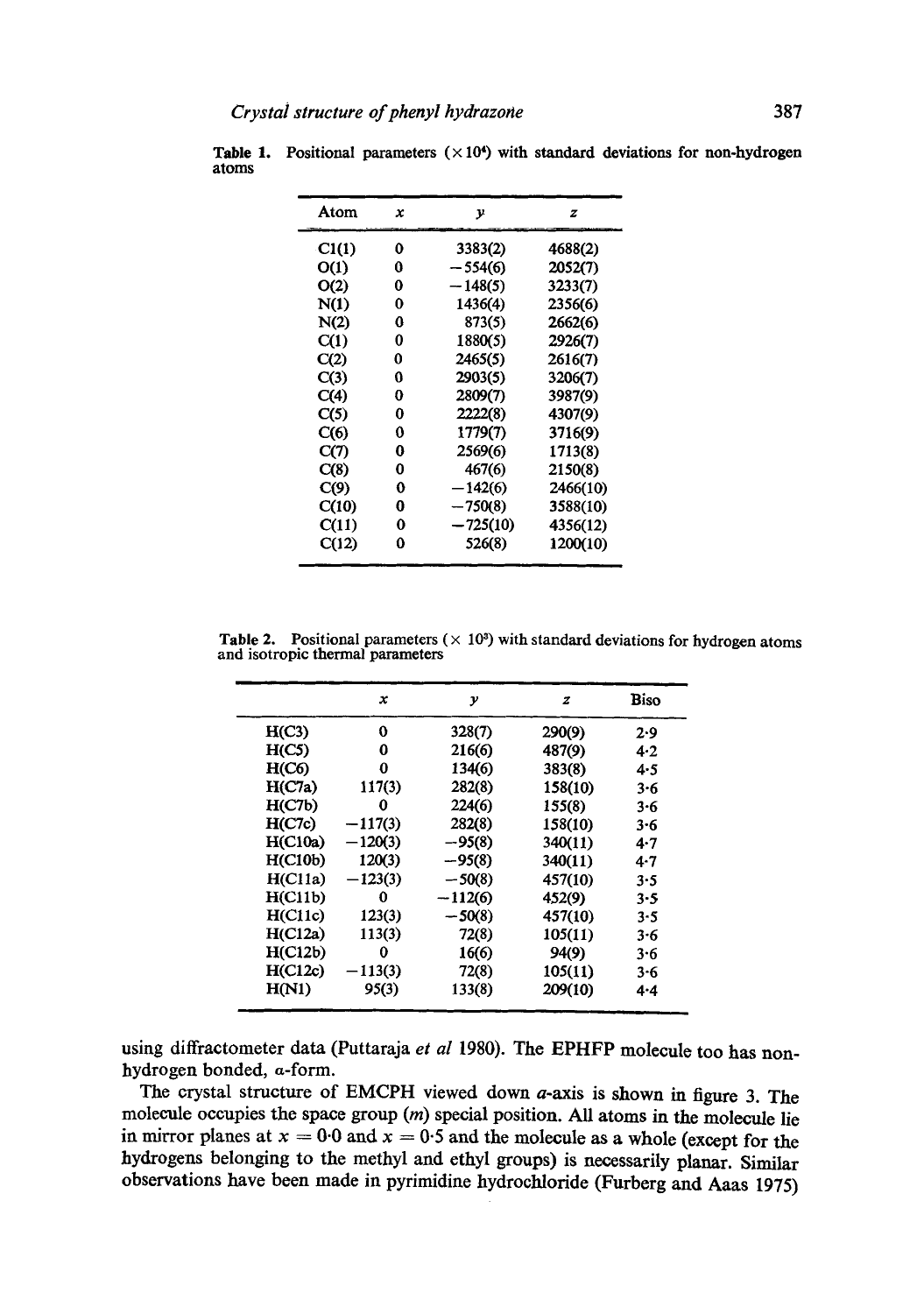| Atom  | $B_{11}$ | $B_{22}$ | $B_{33}$ | $B_{12}$ | $B_{13}$ | $B_{23}$ |
|-------|----------|----------|----------|----------|----------|----------|
| Cl(1) | 233(10)  | 16(1)    | 17(1)    | 0        | $\bf{0}$ | $-2(1)$  |
| O(1)  | 328(36)  | 22(3)    | 22(5)    | 0        | 0        | $-1(2)$  |
| O(2)  | 557(46)  | 14(2)    | 15(4)    | $\bf{0}$ | 0        | 1(3)     |
| N(1)  | 27(24)   | 8(2)     | 9(4)     | $\bf{0}$ | 0        | 1(2)     |
| N(2)  | 26(27)   | 16(2)    | 18(5)    | 0        | 0        | $-1(3)$  |
| C(1)  | 18(28)   | 9(2)     | 10(5)    | $\bf{0}$ | 0        | $-1(3)$  |
| C(2)  | 24(29)   | 9(2)     | 11(5)    | $\bf{0}$ | 0        | 2(3)     |
| C(3)  | 11(26)   | 5(2)     | 5(4)     | $\bf{0}$ | 0        | $-1(2)$  |
| C(4)  | 69(31)   | 18(3)    | 18(6)    | $\bf{0}$ | 0        | 1(4)     |
| C(5)  | 61(34)   | 25(4)    | 24(7)    | $\bf{0}$ | 0        | 4(5)     |
| C(6)  | 107(34)  | 16(3)    | 18(6)    | $\bf{0}$ | 0        | 2(3)     |
| C(7)  | 73(30)   | 13(3)    | 14(5)    | $\bf{0}$ | 0        | $-1(3)$  |
| C(8)  | 43(33)   | 15(3)    | 16(5)    | 0        | 0        | $-1(3)$  |
| C(9)  | 153(37)  | 14(3)    | 15(5)    | $\bf{0}$ | 0        | $-5(4)$  |
| C(10) | 1033(34) | 11(3)    | 13(6)    | $\bf{0}$ | 0        | $-4(4)$  |
| C(11) | 708(37)  | 24(5)    | 25(8)    | $\bf{0}$ | 0        | $-3(6)$  |
| C(12) | 442(58)  | 15(3)    | 17(6)    | $\bf{0}$ | 0        | $-1(4)$  |

Table 3. The anisotropic thermal parameters  $(\times 10^4)$  for all non-hydrogen atoms.

The temperature factor is expressed as

 $U = \exp \left[-(B_{11}h^2+B_{22}k^2+B_{33}l^2+2hkB_{13}+2hlB_{13}+2klB_{23})\right]$ 



(b)

Figure 1. (a) Anti- or  $\alpha$ -form and (b) Syn- or  $\beta$ -form of EMCPH molecule.

and N-(p-tolyl)-tetrachlorophthalimide (Kaftory 1978) which crystallize in the Cmca space group. The molecule has a layer structure perpendicular to a-axis. There is no hydrogen bonding, the molecules being loosely packed by van der Waal's contacts. The variations in bond lengths and bond angles are significant when compared to EPHFP and other related crystal structures. The conformation of the ester group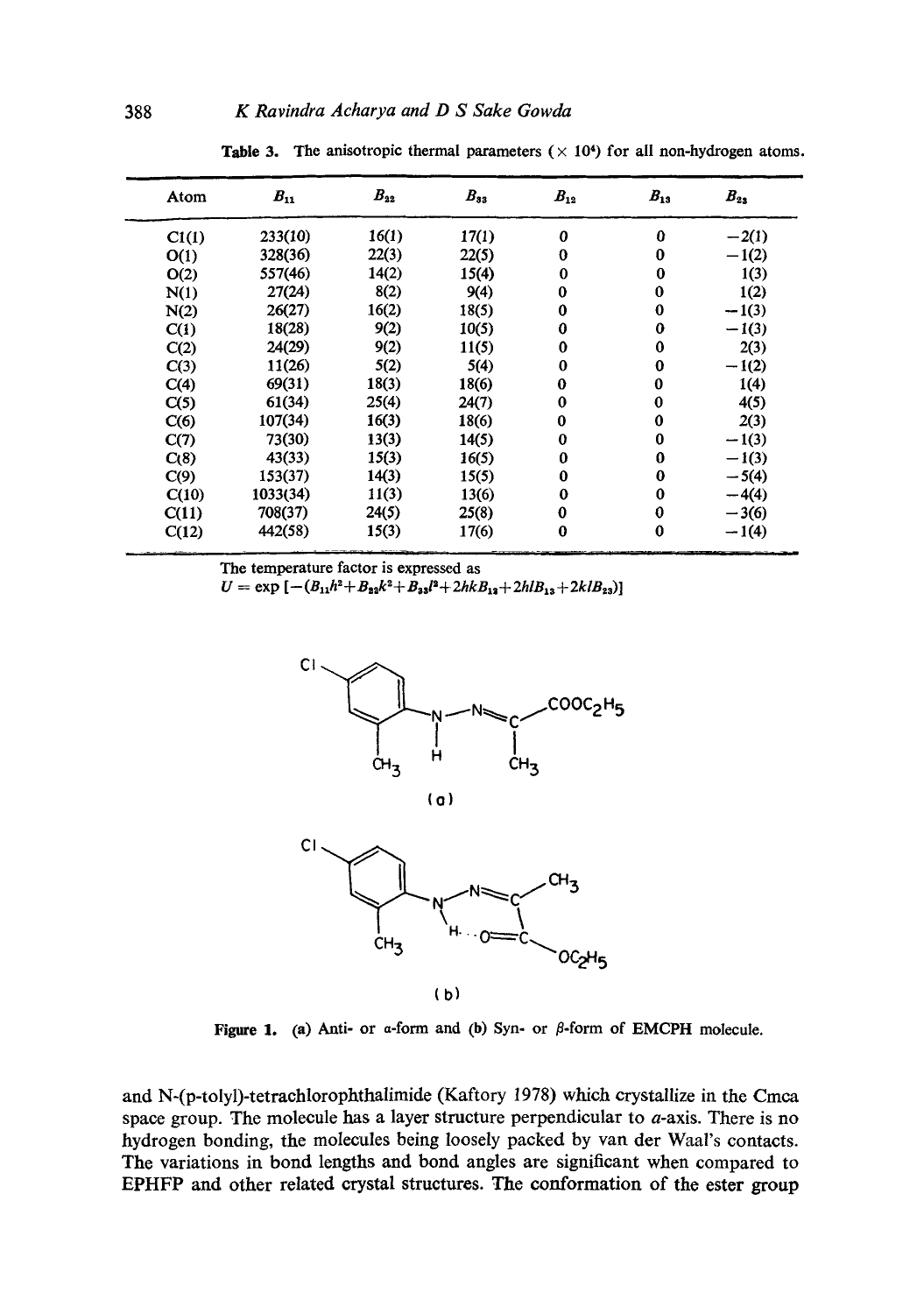

Figure 2. Bond lengths ( $\AA$ ) and bond angles (°) of the EMCPH molecule viewed down the *a* axis.  $\sigma$  bond length: 0.015 to 0.027 $\AA$ ,  $\sigma$  bond angle: 0.8 to 1.3°.



**Figure 3.** The Structure of EMCPH compound in a projection. Molecules at  $x=0$  in open lines, at  $x=0.5$  in heavy lines.